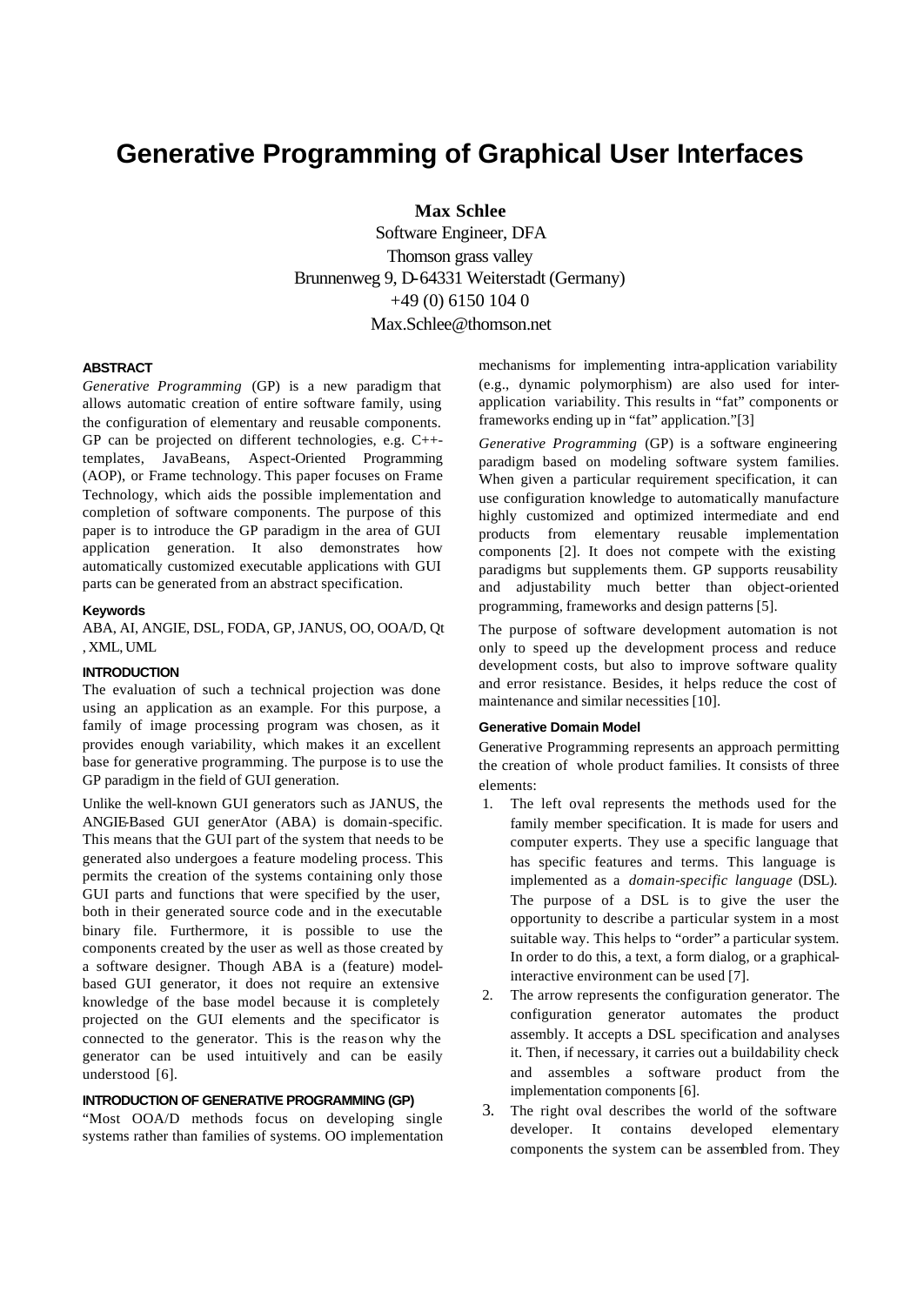must have maximum combinability with minimum redundancy. The use of a feature diagram which graphically represents the elementary components in the form of a tree-like structure is helpful.



*Figure 1.* Generative domain model

The GP principles assume that the members of a system family can be generated based on the common model of this system family, the generative domain model [10]. The modeling of software system families allows the

production of a large number of system variants based on specific requirements. Most of this process can be automated, which significantly reduces the development time and cost as well as improves the software quality [6].

## **Feature Models**

 "*OO technology does not support reuse and configurability in an effective way. One of weaknesses of current OO Analysis and Design (OOA/D) is the inadequate support for variability modelling Feature modelling allows capturing the variability of domain concepts. Concrete concept instances can then be synthesized from abstract specification"* [3]

"*Current OO notations do not support variability modelling in an implementationindependent way, e.g., the moment you draw a UML class diagram, you have to decide whether to use inheritance, aggregation, class parametrisation, or some other implementation mechanism to represent a given variation point"* [3]

Feature modeling is the central activity of domain engineering. It was introduced by the *Feature-Oriented Domain Analysis* (FODA). Feature mo deling is the process of analyzing and modeling of common and variable features of concepts and their interdependencies, as well as describing their arrangement in a coherent model, the socalled feature model. Feature models serve documentation help.

With feature models, common and variable features within a system family can be modeled. The main component of the feature models are features. Apart from the name, a large amount of additional information can belong to a feature. This additional information comes mostly in the form of tables, lists, or free text. It can also be documented in diagrams or with the help of a suitable tool, for example, the feature model editor *AmiEddi[12]*. Feature diagrams with this additional information make up a feature model.



An example of a feature diagram is shown in a Figure 2. It describes a part of a dialog window. Its root represents the dialog concept. The other nodes of the features are:

- Mandatory features: Every dialog window has the common buttons.
- Alternative features: A dialog window may support either English or German languages.
- Or-features: A dialog window may have an Ok-Button, a Cancel-Button, or both.

Optional feature: A dialog window may or may not have a Help-Button.

#### **Dialog-based graphical-interactive DSL**

The use of a dialog-based graphical-interactive DSL permits the user to automate the whole specification development process. It is no longer necessary to see the logic or the declarations in the specifications. The important part is that the user needs no knowledge of the language used in the specification (e.g. XML). GUI elements are easier for the human perception than text specifications. When editing a text specification, it is highly possible to make mistakes, such as typing errors. Besides, the semantic rules can be violated because the user has to create and run the logic of the system that is being created in his head, which is absolutely impossible if he has to create complex systems. The introduction of a dialog-based graphical-interactive DSL makes it easier for the user and takes over this task. It is in charge of both dependencies appearing in the system and invalid input. The generator is becoming more and more user-friendly, the user can easily learn how to use it by trying out the available options. The user can not do anything wrong, as the system accompanies him at every step assuring an error-free creation of a specification that does not need to be verified by the generator. The generator can be used intuitively and is easy to understand. The whole process of the specification creation runs in the background, visible for the user.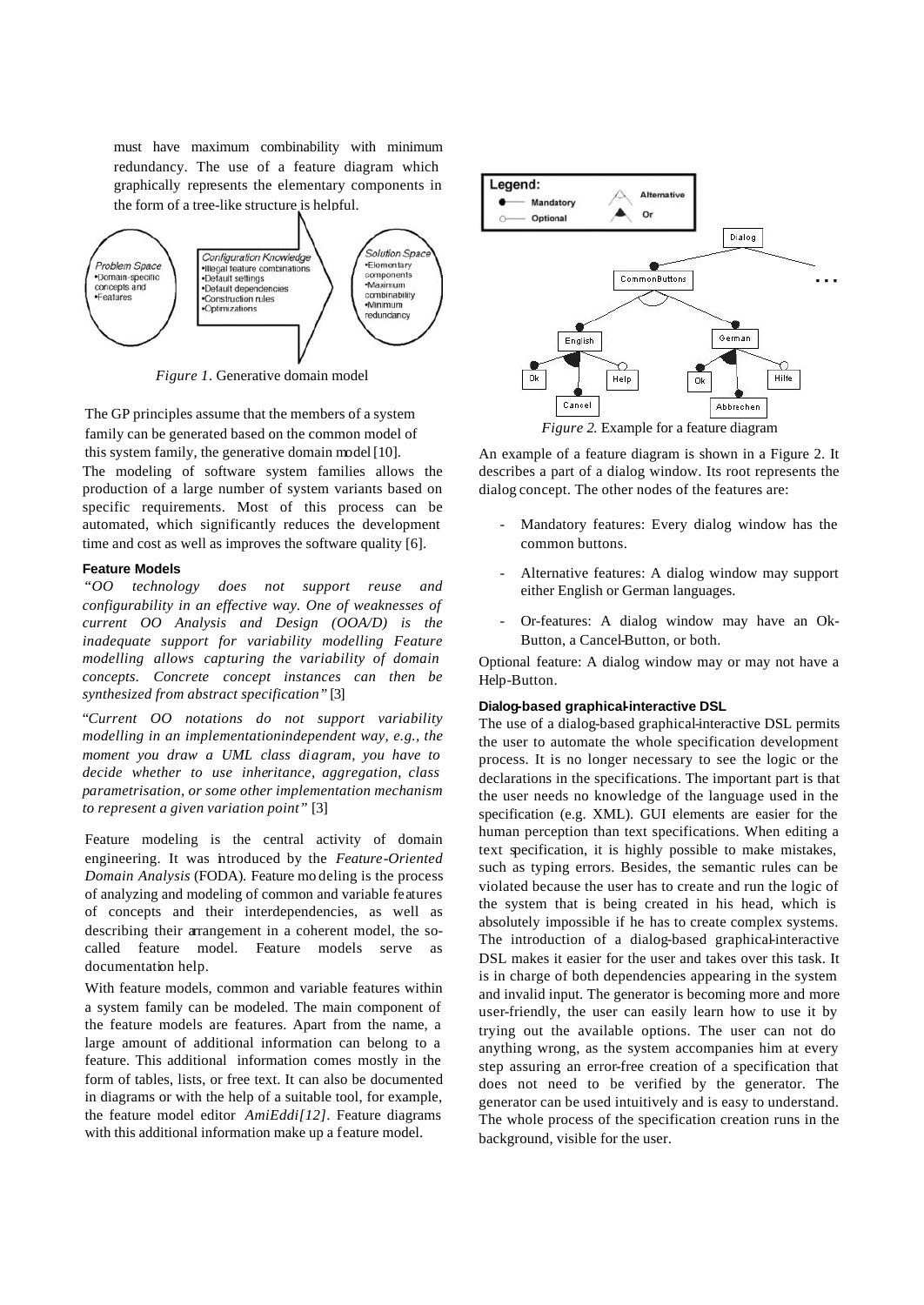When creating a dialog-based graphical-interactive DSL, it is necessary to transform the feature model into GUI elements. This transformation has the advantage that the user does not need an advanced knowledge of the feature models used in the DSL. The transformation of the DSL must meet the following criteria:

The mandatory features do not appear in the dialog because they are available anyway. If such a feature does appear in the dialog, then it appears only as a group boxes title.

The logic of the optional features is completely covered by the checkboxes. An additional logic verification is unnecessary.

The Radio buttons are suitable for the group of alternative features. In this case, an additional logic verification is also unnecessary because the logic coincides with the widgets (RadioButtons).

A group of *or*-features can be represented with the help of check box. In this case, an additional verification is necessary because the user must make sure that at least one feature is selected. Or, if the superior feature is an optional feature, the user is not allowed to deactivate it, e.g. if the user does not select one of its sub-features that are gathered in an *or*-group).

## **FRAME TECHNOLOGY**

Frame technology is a new generator technology suited for use with the generative paradigms like generative programming (GP), MDA and others. Frame technology deals with the concept of frames and slots. In 1974, Marvin Minsky's article "A Framework for Knowledge Presentation" [9] was published in the book "The Psychology of Computer Vision" (ed. Patrick Winston) [7]. The frame/slot approach originated in *Artificial Intelligence* (AI) and was then introduced to the area of picture identification. Later, it turned out that it was also possible to use this approach in the analysis and synthesis of languages [10]. A frame defines set values, the so-called slots. The slots of a frame can be filled with frame instances. In this way, complex hierarchies can be created. The purpose of the frames is to classify the scene descriptions or texts based on their patterns [7]. This concept is very powerful for the representation of text.

Frame technology most not be viewed as a paradigm of its own. However, it can be used while working with the generative paradigm [7]. This technology proved effective and showed decent results in industrial use [1].

Frame technology is well suited for generative programming. Feature mo dels [2] possess all necessary information to build a frame hierarchy

## **ANGIE-BASED GUI-GENERATOR (ABA)**

In ABA, the generative domain model is divided so that the problem area is projected on the GUI of the specificator that is connected to the GUI generator. Most of the configuration knowledge such as the default settings, dependent features, illegal feature combinations as well as optimizations is taken over by the specificator. The

construction rules are carried out with the help of ANGIE (developed by the Delta Software Technology GmbH)[4]. script functions. The solution area is projected on ANGIE frames. The frame contents include such files as C++, make files, XPM and Developer Studio workspace.

#### **The generation process in ABA**

The whole development process runs in the background and is visible for the user. This is the reason why the generator can be used intuitively and is easily understandable. The base of the process is the ABA user interface. It controls the whole generation process.



*Figure 3.* The generation process in ABA

One of the most important tasks of the ABA user interface is the creation of the XML specification that is then transferred to the ANGIE-part of the generator. There, the system creates the source code according to the selected specification. If the user wishes, the "Make" process is also carried out. When it is completed, the ABA user interface can start the created application.

### **The Process of Creating a XML-Specification**

The main purpose of the specificator is to create a specification of a system. In order to accomplish this, it is necessary to remove all the variable parts from the feature diagram.



*Figure 4.* The creation process of the XML-specification

The first part of the figure shows an example of a feature model that undergoes a specialization process with the help